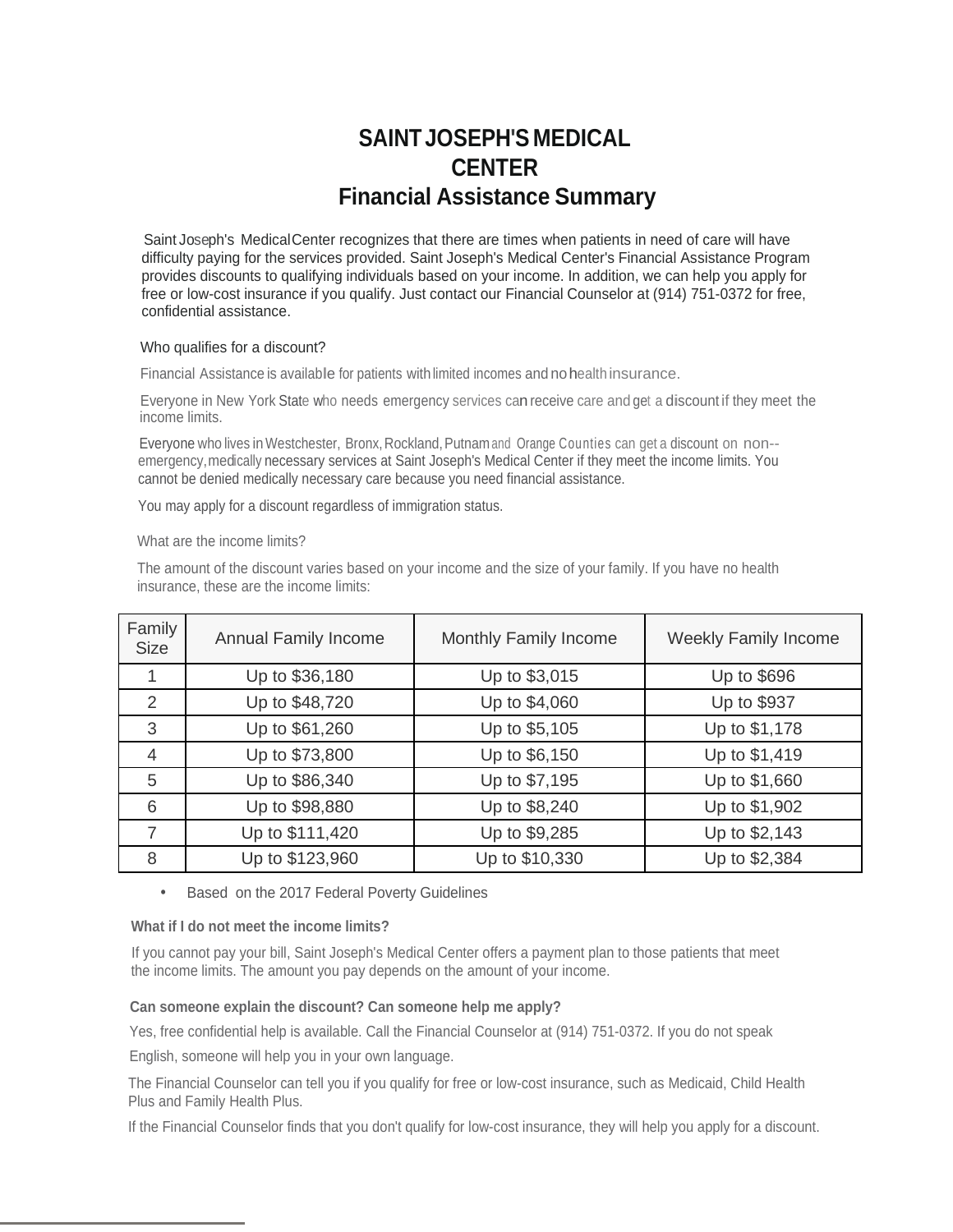The Counselor will help you fill out all the forms and tell you what documents you need to bring.

## **What do I need to apply for a discount?**

You will need to provide documents such as; a picture ID, a bill with current address, pay stub,

W-2 Form, etc. If you cannot provide any of these, you may still be able to apply for financial assistance.

#### **What services are covered?**

All medically necessary services provided by Saint Joseph's Medical Center may be covered by this discount this includes outpatient services, emergency care, and inpatient admissions.

Charges from private doctors who provide services in the hospital may not be covered. You should talk to the private doctors to see if they offer a discount or payment plan.

## **How much do I have to pay?**

The amount for an outpatient service or the emergency room starts from \$0 for children and pregnant women, depending on your income. The amount for outpatient service or the emergency room starts from \$15 for adults, depending on your income.

Our Financial Counselor will give you the details about your specific discount(s) once your application is processed.

#### **How do I get the discount?**

You have to fill out the application form. As soon as we have proof of your income, we can process your application for a discount according to your income level.

You can apply for a discount before you have an appointment, when you come to the hospital to get care, or when the bill comes in the mail.

Send the completed form to: Saint Joseph's Medical Center 127 South Broadway, Yonkers, N.Y. 10701 Att: Financial Counselor. You have up to 90 days after receiving services to submit the application.

#### **How will I know if I was approved for the discount?**

Saint Joseph's Medical Center will send you a letter within 30 days after completion and submission of documentation, telling you if you have been approved and the level of discount received.

## **What if I receive a bill while I'm waiting to hear if I can get a discount?**

You cannot be required to pay a hospital bill while your application for a discount is being considered. If your application is turned down, the hospital must tell you why in writing and must provide you with a way to appeal this decision to a higher level within the hospital.

#### **What if I have a problem I cannot resolve with the hospital?**

You may call the New York State Department of Health complaint hotline at 1-800-804-5447.